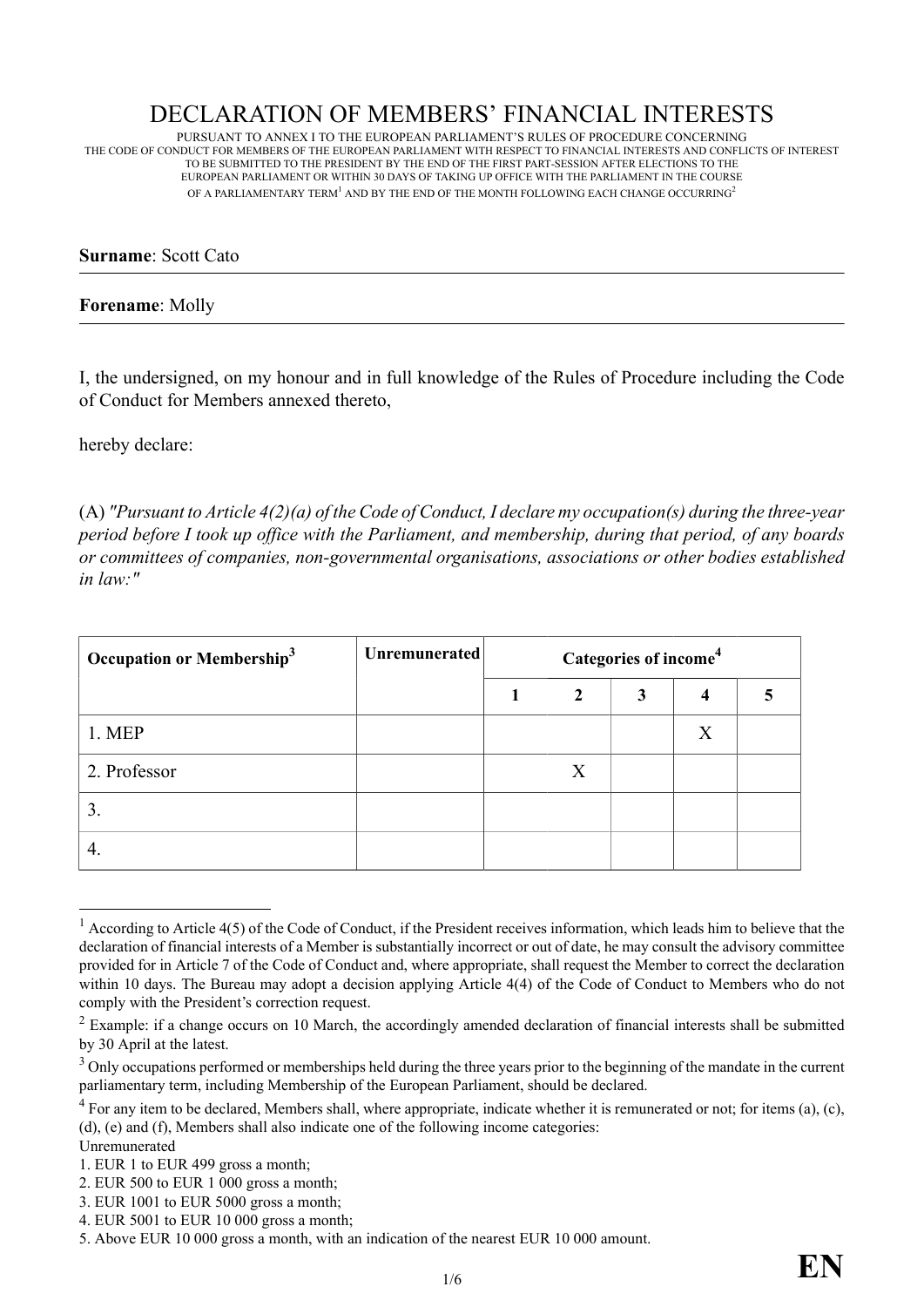(B) *"Pursuant to Article 4(2)(b) of the Code of Conduct and Article 2 of the Implementing Measures for the Statute for Members, I declare the salary which I receive for the exercise of a mandate in another parliament:"5*

| <b>Mandate</b> | Amount of the salary |
|----------------|----------------------|
|                |                      |
|                |                      |
| 3.             |                      |
|                |                      |

(C) *"Pursuant to Article 4(2)(c) of the Code of Conduct, I declare the regular remunerated activity which I undertake alongside the exercise of my office, whether as an employee or as a self-employed person:"*

| <b>Activity</b> | Categories of income <sup>4</sup> |              |  |  |  |  |
|-----------------|-----------------------------------|--------------|--|--|--|--|
|                 |                                   | $\mathbf{2}$ |  |  |  |  |
| 1. Professor    |                                   | X            |  |  |  |  |
|                 |                                   |              |  |  |  |  |
| 3.              |                                   |              |  |  |  |  |
|                 |                                   |              |  |  |  |  |

<sup>&</sup>lt;sup>5</sup> In accordance with Article 2 of the Implementing Measures for the Statute for Members of the European Parliament (OJ C 159, 13.7.2009, p. 1), the exact amount of the salary needs to be indicated.



Incomes in a currency other than the Euro shall be converted and declared in Euros, using the exchange rate applicable on the date when the Declaration is submitted. Any income that Members receive in respect of each item declared, but not on a regular basis, shall be calculated on an annual basis, divided by twelve and placed in one of the above categories.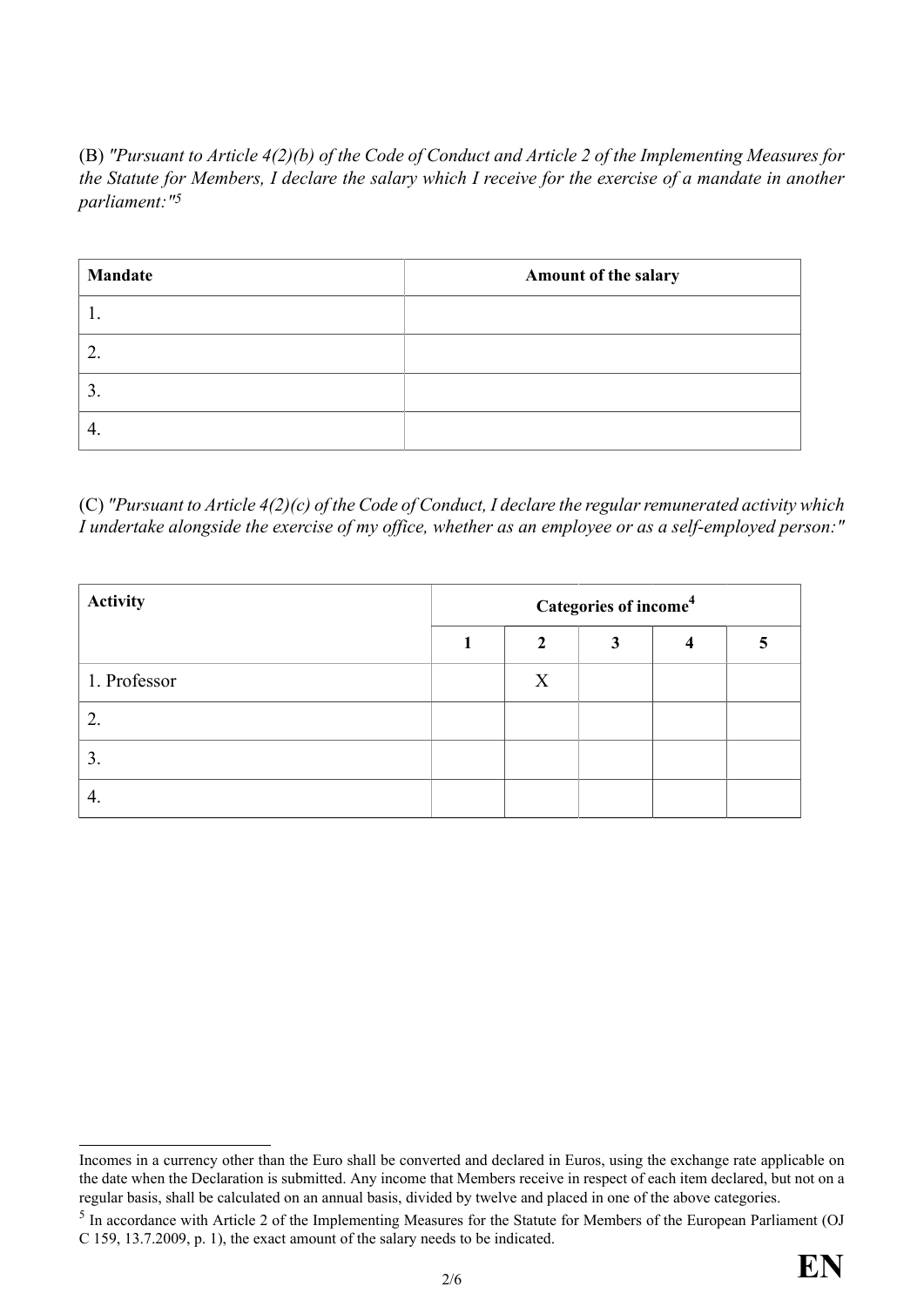(D) *"Pursuant to Article 4(2)(d) of the Code of Conduct, I declare my Membership of any boards or committees of any companies, non-governmental organisations, associations or other bodies established in law, or any other relevant outside activity that I undertake, whether remunerated or unremunerated:"*

| <b>Membership or Activity</b> | Unremunerated | Categories of income <sup>4</sup> |                |   |                         |  |
|-------------------------------|---------------|-----------------------------------|----------------|---|-------------------------|--|
|                               |               |                                   | $\overline{2}$ | 3 | $\overline{\mathbf{4}}$ |  |
|                               |               |                                   |                |   |                         |  |
| 2.                            |               |                                   |                |   |                         |  |
| 3.                            |               |                                   |                |   |                         |  |
| 4.                            |               |                                   |                |   |                         |  |
| C.                            |               |                                   |                |   |                         |  |

(E) *"Pursuant to Article 4(2)(e) of the Code of Conduct, I declare my occasional remunerated outside activity (including writing, lecturing or the provision of expert advice), if the total remuneration of all my occasional outside activities exceeds EUR 5 000 in a calendar year:"*

| Occasional activities if total remuneration<br>exceeds EUR 5 000 in a calendar year | Categories of income <sup>4</sup> |                |   |  |  |  |  |
|-------------------------------------------------------------------------------------|-----------------------------------|----------------|---|--|--|--|--|
|                                                                                     |                                   | $\mathfrak{D}$ | 3 |  |  |  |  |
|                                                                                     |                                   |                |   |  |  |  |  |
| $\mathcal{D}_{\mathcal{L}}$                                                         |                                   |                |   |  |  |  |  |
| 3 <sub>1</sub>                                                                      |                                   |                |   |  |  |  |  |
|                                                                                     |                                   |                |   |  |  |  |  |
|                                                                                     |                                   |                |   |  |  |  |  |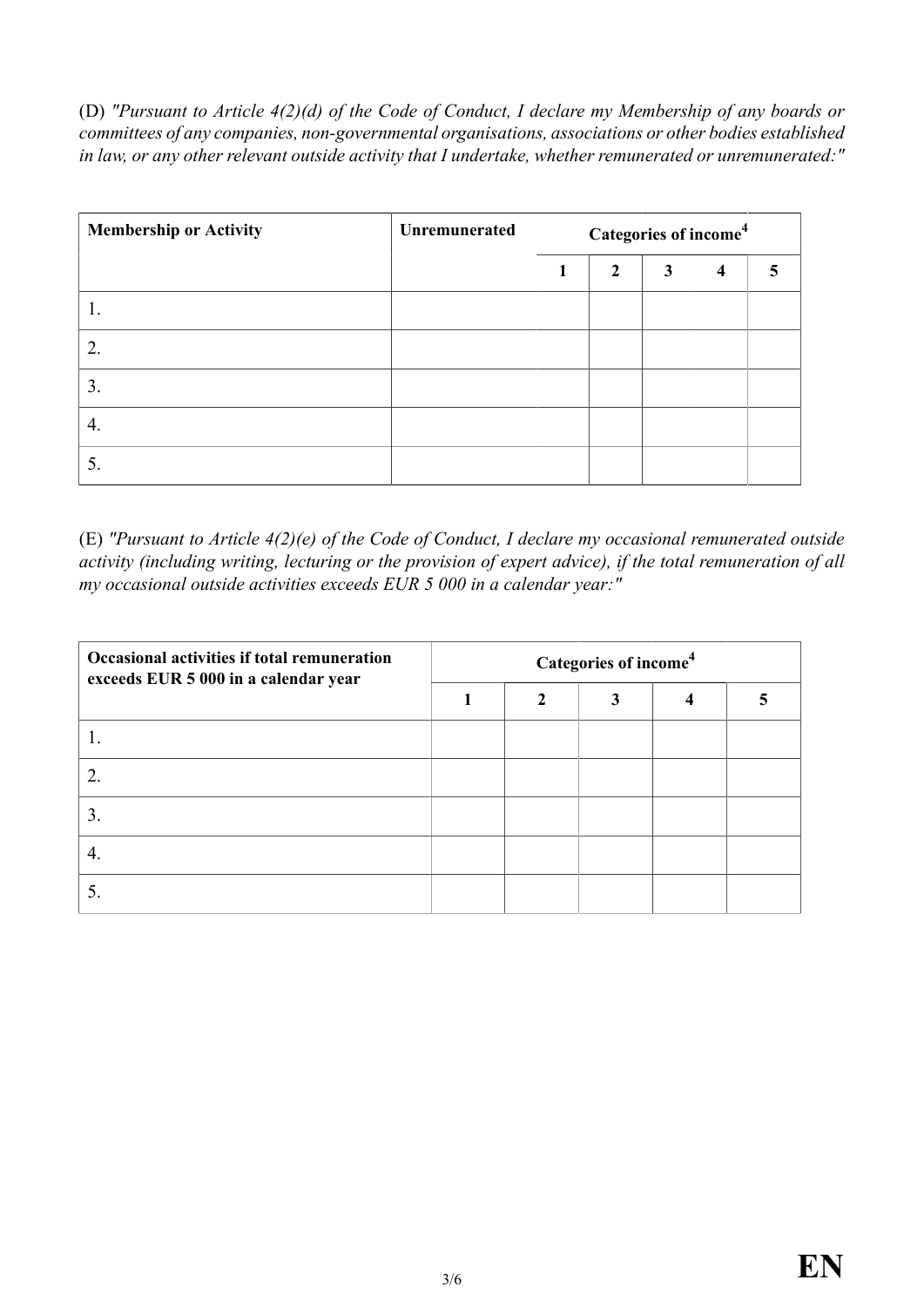(F) *"Pursuant to Article 4(2)(f) of the Code of Conduct, I declare my holding in any company or partnership, where there are potential public policy implications or where that holding gives me significant influence over the affairs of the body in question:"*

| <b>Holding or</b><br>Partnership with   | <b>Holding which</b><br>gives significant | <b>Unremunerated</b>     | Categories of income <sup>4</sup> |                         |  |  |  |
|-----------------------------------------|-------------------------------------------|--------------------------|-----------------------------------|-------------------------|--|--|--|
| potential public policy<br>implications | influence                                 | $\overline{2}$<br>3<br>1 |                                   | $\overline{\mathbf{4}}$ |  |  |  |
| 1.                                      |                                           |                          |                                   |                         |  |  |  |
| $\overline{2}$ .                        |                                           |                          |                                   |                         |  |  |  |
| 3.                                      |                                           |                          |                                   |                         |  |  |  |
| 4.                                      |                                           |                          |                                   |                         |  |  |  |
| 5.                                      |                                           |                          |                                   |                         |  |  |  |

(G) I declare any support whether financial or in terms of staff or material, additional to that provided by Parliament and granted to me in connection with my political activities by third parties, whose identity shall be disclosed:

1. financial:

(\*) granted by

2. in terms of staff:

- (\*) granted by
	- 3. in terms of material:
- (\*) granted by

(\*) Identity of the third party or parties concerned.

(H) I declare any other financial interests which might influence the performance of my duties:

Financial interest:

- 1. £1000 shares in Gloucestershire Energy Coop
- 2. £2000 shares in Ethex (renewable energy)
- 3.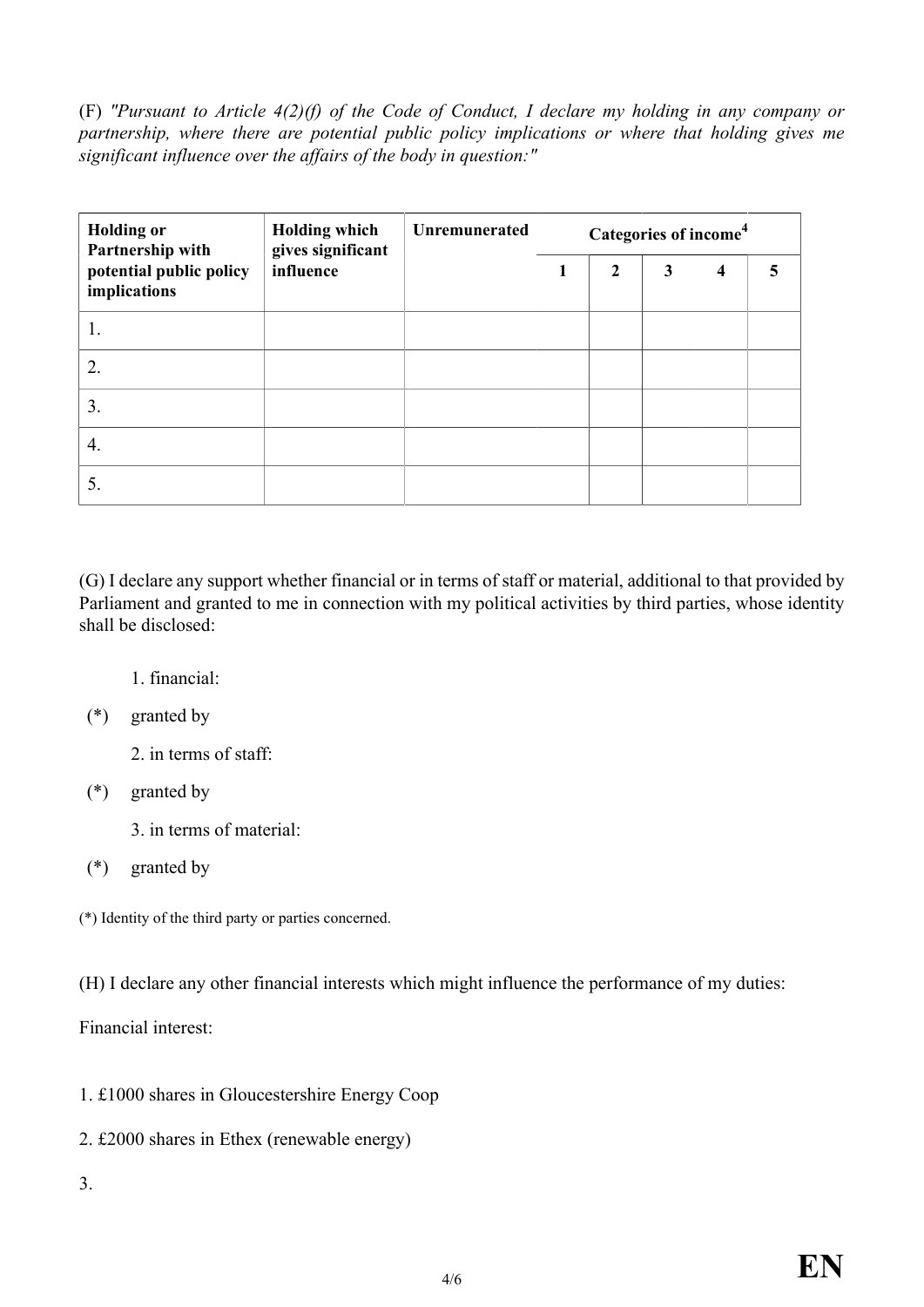(I) Any additional information I wish to give:

Date: 03/06/2019 Signature: